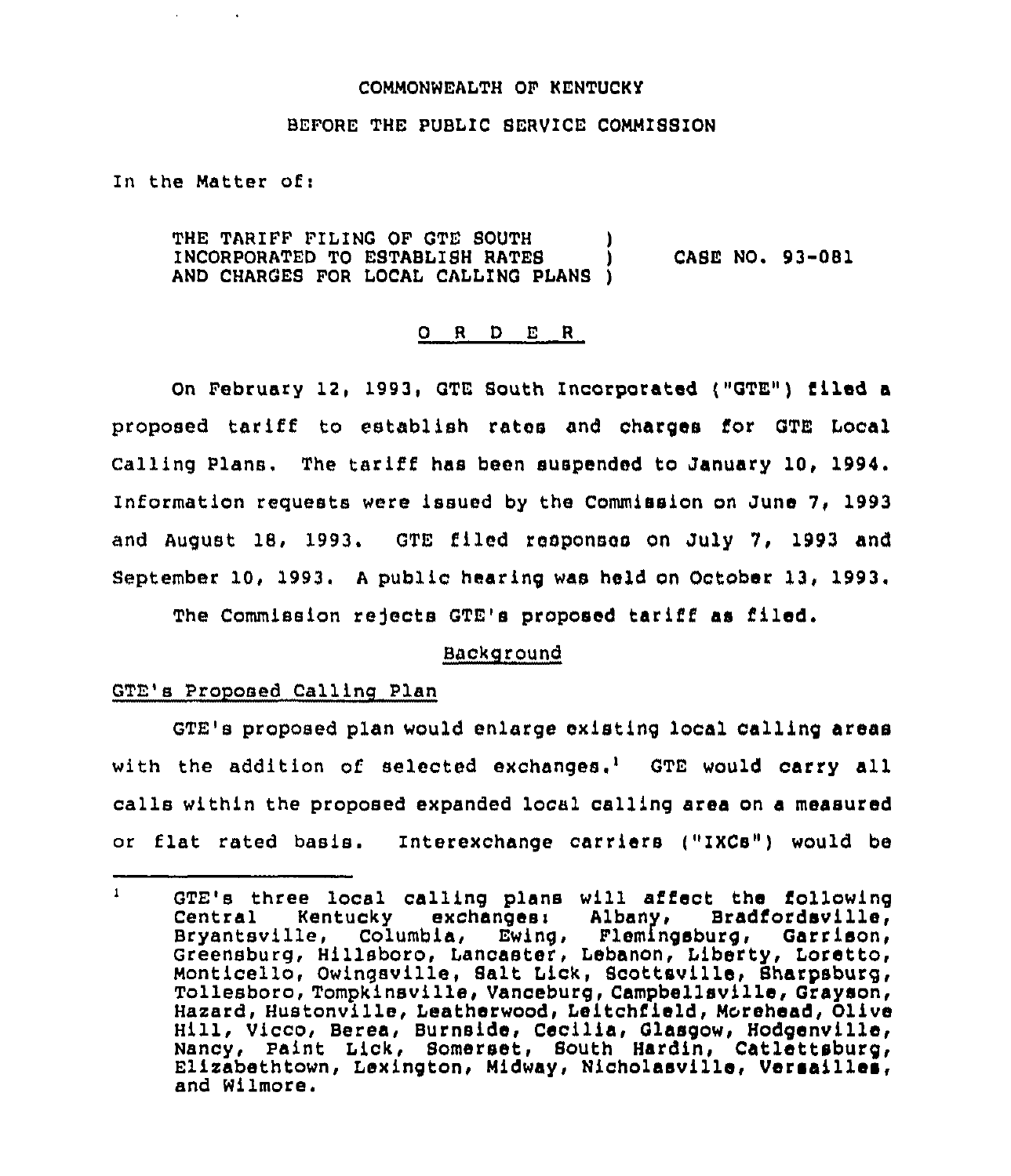precluded from carrying intraLATA traffic to the exchanges being added to existing local calling areas.

 $\mathbf{r}^{\pm}$ 

GTE's Local Calling Plan contains three calling plan options: Community Plus, Basic Calling, and Premium Calling.

The Community Plus plan defines a new expanded local calling area by adding selected exchanges to subscribers' existing local calling area. This plan requires subscribers to pay their existing flat local exchange access rate for calls within their existing local calling area and measured rates for all calls made to the additional exchanges within the expanded local calling area. The monthly local exchange access rate remains unchanged. As ie currently the case, GTE will carry calls within the existing local calling area on a 7-digit basis. GTE will carry calls made into the expanded area exchanges and charge measured rates. IXCs would be precluded from handling this traffic.

The Basic Calling plan allows subscribers to call all exchanges within the expanded local calling area on a measured rate basis. Subscribers would pay a lower monthly local exchange access rate. As is currently the case for toll calls, the mileage factor used to calculate the cost of measured rate calls is calculated on a ratecenter-to-ratecenter basis. Subscribers would not receive an optional itemized billing of their measured rats calls. The measured rates in the Community Plus and Basic Calling plan are priced substantially less than existing measured toll rates.

$$
-2-
$$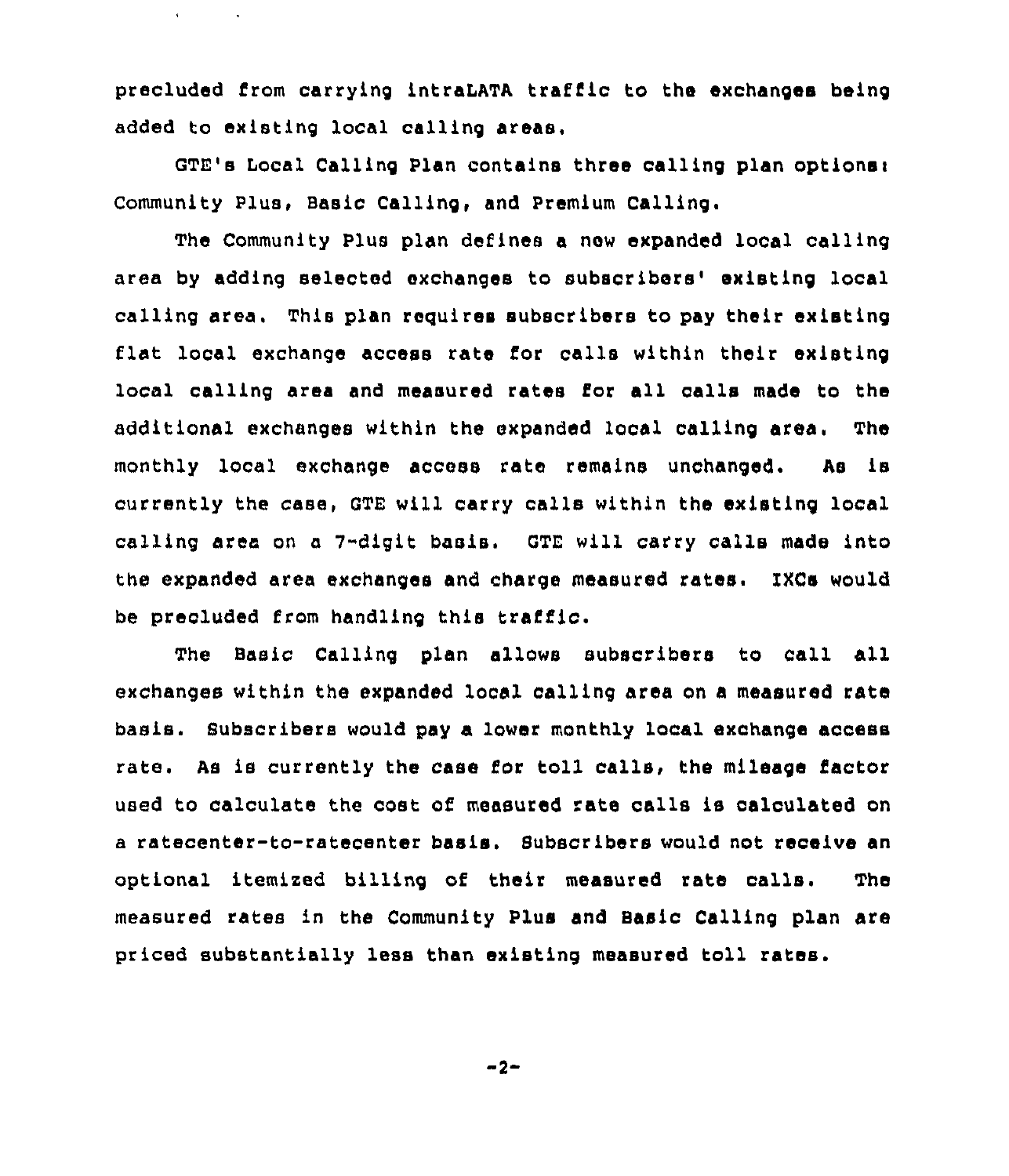The Premium Calling plan allows subscribers to call any exchange within the expanded local calling area on a 7-digit basis for a higher monthly local exchange access rate.

# South Central Bell Telephone Company Plan

The Commission has previously reviewed a plan similar to OTE's proposal offered by BellSouth Telecommunications Inc., d/b/a South Central Bell Telephone Company ("SCB"). On April 9, 1992, the Commission approved optional extended area service plans offered by  $SCB<sub>1</sub><sup>2</sup>$  The Commission recognized that criteria previously used to determine communities of interest between exchanges may not adeguately capture existing community interests or address customer calling needs. Zt approved the use of demonstrable social, economic and geographic ties in determining the strength of existing communities of interest.

SCB's plan included three calling optionsr ( 1) no change in subscribers' existing service, (2) an expanded local calling area on a flat rate basis, and (3) an expanded local calling area on <sup>a</sup> measured rate basis. measured rates are substantially less than existing measured toll rates and the mileage factor is calculated on a wirecenter-to-wirecenter basis. Subscribers not wishing to receive itemized bills for measured rate calls receive a discount on the monthly local exchange access rate.

 $2<sup>7</sup>$ Case No. 91-250, South Central Bell Telephone Company's Proposed Area Calling Service Tariff.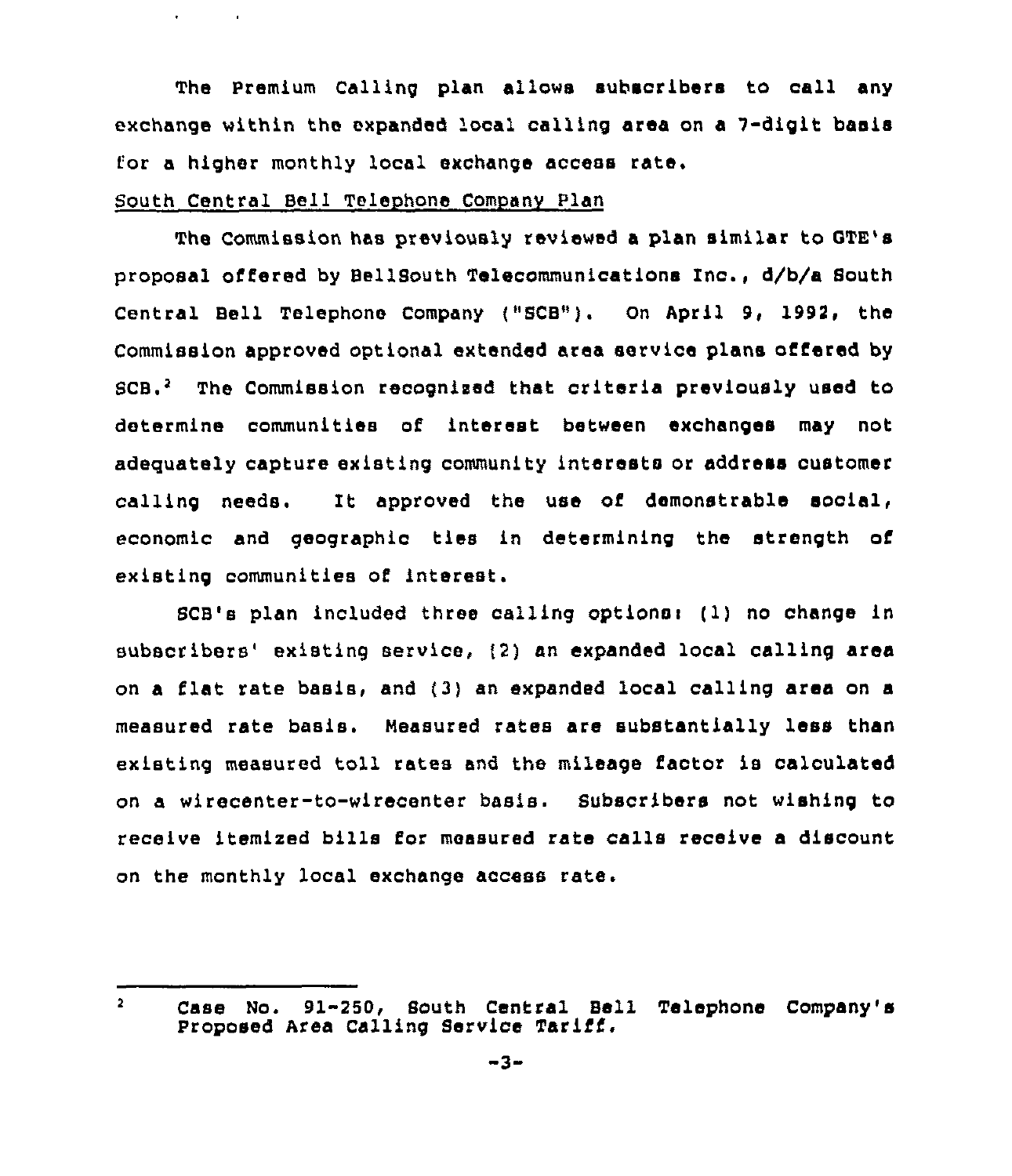### Oiscussion

## Communitv of interest and Local Calling Areas

To seek an expanded local calling area, a LEC must establish that a community of interest exists between specific exchanges. SCB's approved community of interest study examined social, economic, and geographic ties between specific exchanges targeted for expanded local calling areas. The Commission adopted these new criteria as the basis upon which it would review expanded local calling areas in the context of specific local communities or calling exchanges. $^3$ 

proffered a study commissioned by the Bluegrass Tomorrow Agency in May 1991.<sup>4</sup> The survey segregated residences by county or city and requested the frequency of trips to two locations where household members participate in the following activitiesi work, grocery shopping, non-grocery shopping, entertainment, sporting events, recreation, medical care, and school. (Other survey questions were not relevant to GTE's establishment of communities of interest in its proposed expanded local calling area.) GTE has conducted no further analysis regarding communities of interest. GTE's survey examines communities of interest existing within the proposed seven county region as a whole, but provides virtually no

 $\mathbf{a}$ See Case No. 91-250 Order dated April 9, 1992 at 6-10 for a discussion of community of interest, extended area service guidelines and local calling areas.

 $\ddot{ }$ Bluegrass Tomorrow Survey filed in response item <sup>2</sup> of Order dated June 7, 1993.

<sup>÷,</sup> Transcripted Evidence at 21-23.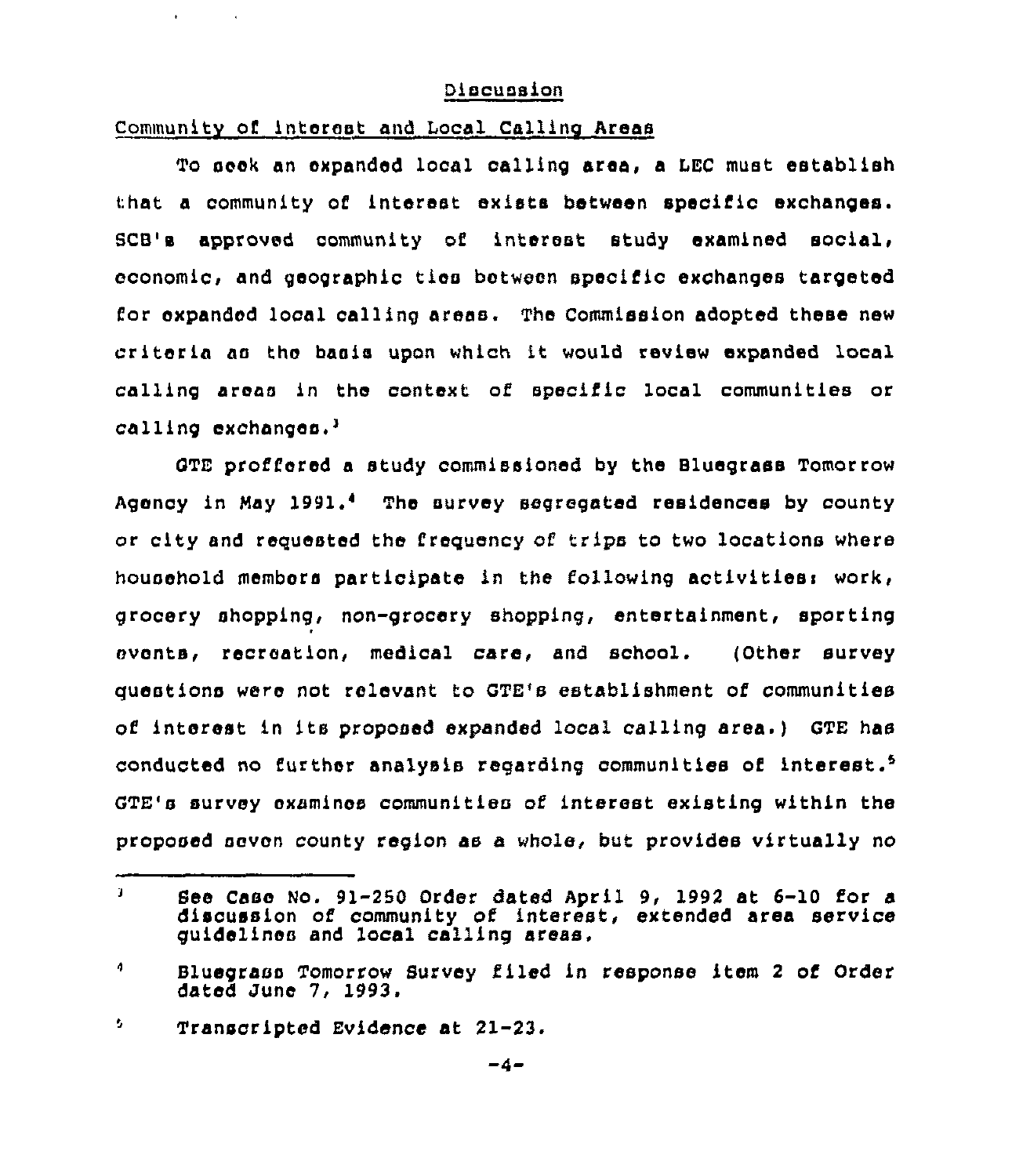analysis at the exchange level. Further analysis is reguired regarding existing communities of interest between all specific exchanges GTE proposes to aggregate into expanded local calling areas, especially the expansion of exchanges outside of Lexington. Local Measured Service and Customer Choice

 $\mathbf{A}^{\text{max}}$ 

 $\sim 10^7$ 

In approving SCB's local measured service ("LMS") calling plan, the Commission was guided by its previous findings in Administrative Case No. 285.<sup>6</sup> In part, LMS must be optional and the rates for flat rate service must not be increased due to a shortfall in revenue from LMS. LMS must be a revenue neutral calling option.

GTE's proposed calling plan is not optional and seeks to remove exchanges from 10XXX intraLATA competition. GTE makes several points to support its mandatory proposal. Customer satisfaction is high with mandatory plan participation. West virginia and North carolina have mandatory calling plans and post implementation surveys show customer satisfaction levels in the high 70% range. Conversely, optional plans are generally characterised by low initial subscribership (10%-20% in Alabama). Therefore, the company takes longer to recoup implementation  $costs.$ 

<sup>6.</sup> Administrative Case No. 285, An Investigation Into the Economic Feasibility of Providing Local Measured Service Telephone Aates in Kentucky, Order dated October 25, 1990, See Case No. 91-250 at 11-12 for a summary of the relevant findings.

 $\mathcal{T}$ T.E. at <sup>12</sup> and 14-16. GTE went on to state that it had been able to recoup all of its implementation costs in Alabama.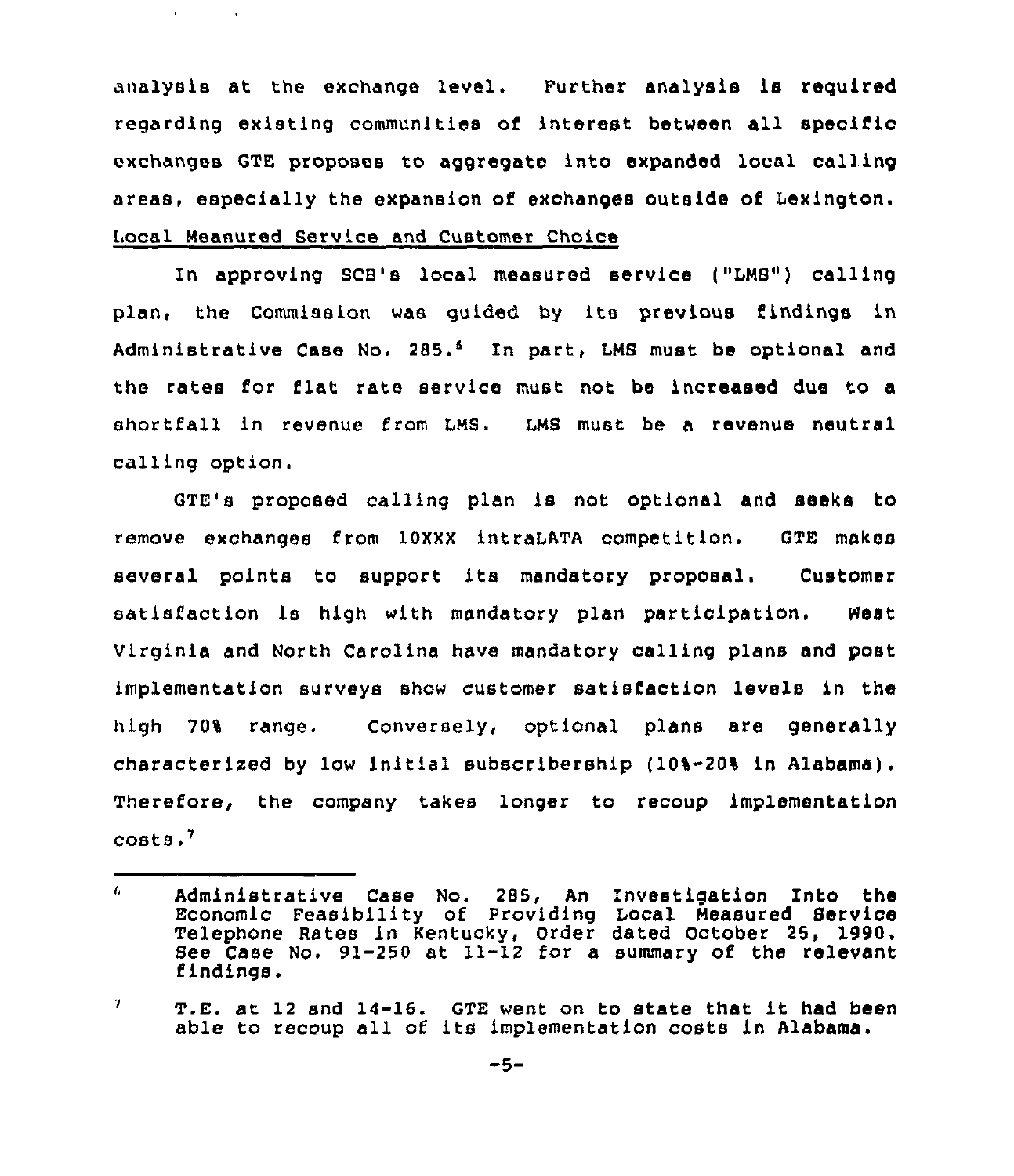Second, mandatory plans are easier to understand, both for GTE's customer service employees and for customers. GTE's witness stated that, "in this era when customers are faced with a myriad of choices for telephone service, we tat GTEl have attempted with our proposed approach to keep our plan as simple as possible to communicate while still providing the customer with local calling options. We believe that our plan, since it expands the local calling area for everyone, is <sup>a</sup> straight forward plan to explain to our customer service people and ultimately to our customers."<sup>8</sup> In other words, GTE argues that limiting customers to a single local calling area choice is better because explaining the concept of two local calling area choioes is difficult to understand for its service representatives and customers.

Essentially, GTE argues that the positive benefits of its three local calling plans is greater than the negative effect of restricting customers' choice of carrier for selected intraLATA calls.' Usually, customer choice is viewed as a driving force in markets where firms compete for customers. Market competition encourages firms to offer goods and services, which satisfy customer demands, in the least costly manner. Regardless of which proposed calling plan its customers may choose, GTE will carry all calls to the additional exchanges in the expanded local calling area, as they will be classified as local calls. This effectively

 $\mathbf{U}$  $T.E.$  at  $12-13.$ 

<sup>9</sup> Roughly 20% of the people in Virginia and North Carolina were not satisfied with GTE's mandatory calling plans.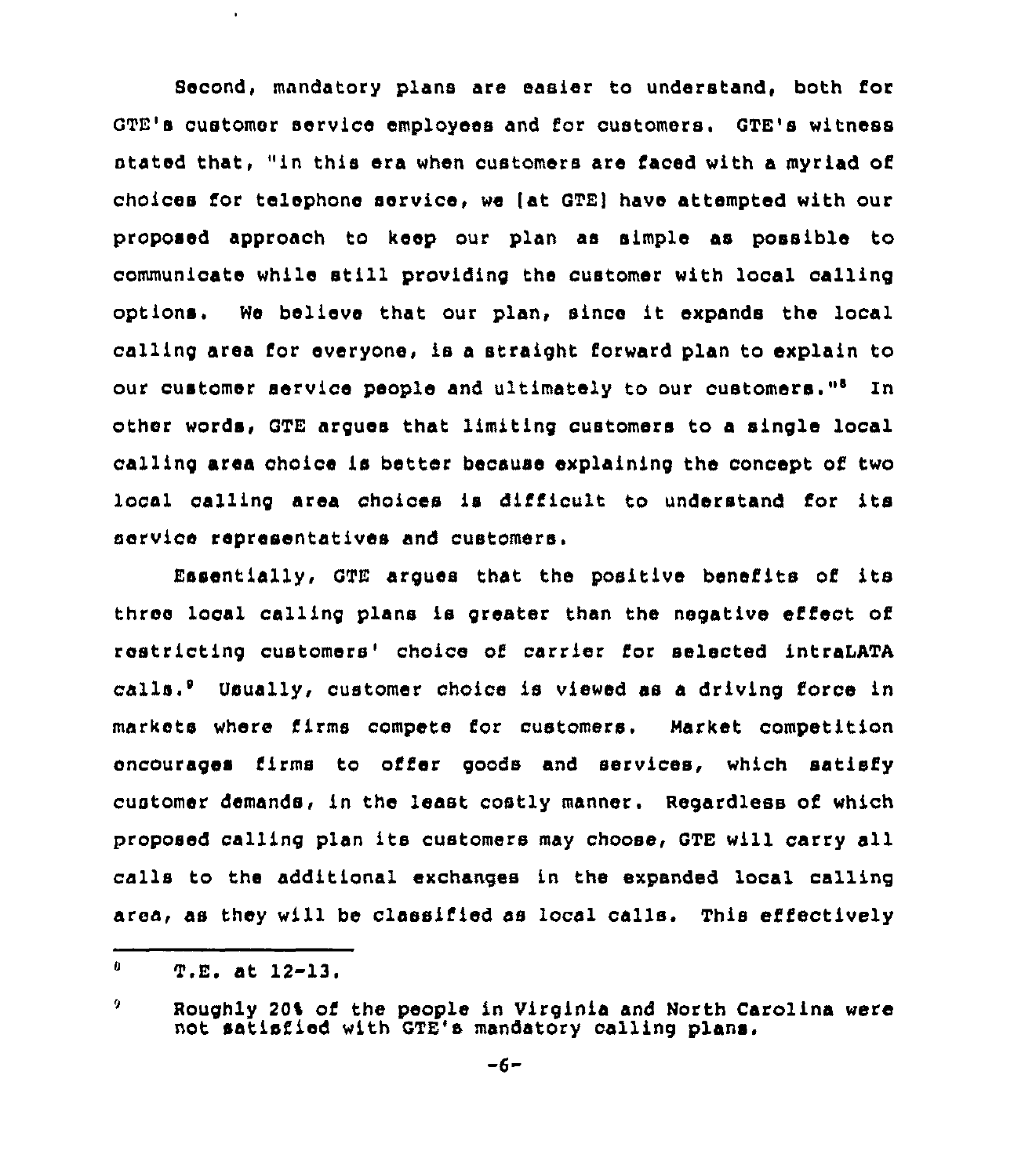recaptures monopoly markets for GTE exchanges currently open to intraLATA competition by blocking IXC access and therefore limits customer choices. Customers may already choose their intraLATA IXC. Having an optional local calling area should not unduly complicate this choice, as another choice (CTE) would be added for selected intraLATA calls.

IXC intervenors in Case Mo. 91-250 were concerned that SCB was seeking to recapture territory that was currently subject to 10XXX competition and thus, restrict consumer choices and competition. In that proceeding,<sup>10</sup> MCI indicated that while it could not compete with SCB on a price basis, especially for residential NTS traffic, other non-price factors would allow it to compete effectively in the intraLATA market.

In deciding Case Ho. 91-250, the Commission reached several conclusions. Additional community of interest criteria could bs considered to address possible shortcomings of the existing criteria. Expanded area calling service ("ACS") plans (especially the measured service calling option) should be optional snd revenue neutral. To encourage intraLATA competition, IXCs should be able to continue carrying toll traffic in exchanges not included in original local calling areas, except when a customer subscribed to one of the ACS calling plans. To allow more accurate review of tariffs, data specific to Kentucky should be collected for one year and filed with the Commission for review. To help customers better

 $10<sub>1</sub>$ T.E. Volume II of II at 79-81, 85-87, snd 105-106 in Case No.  $91 - 250$ .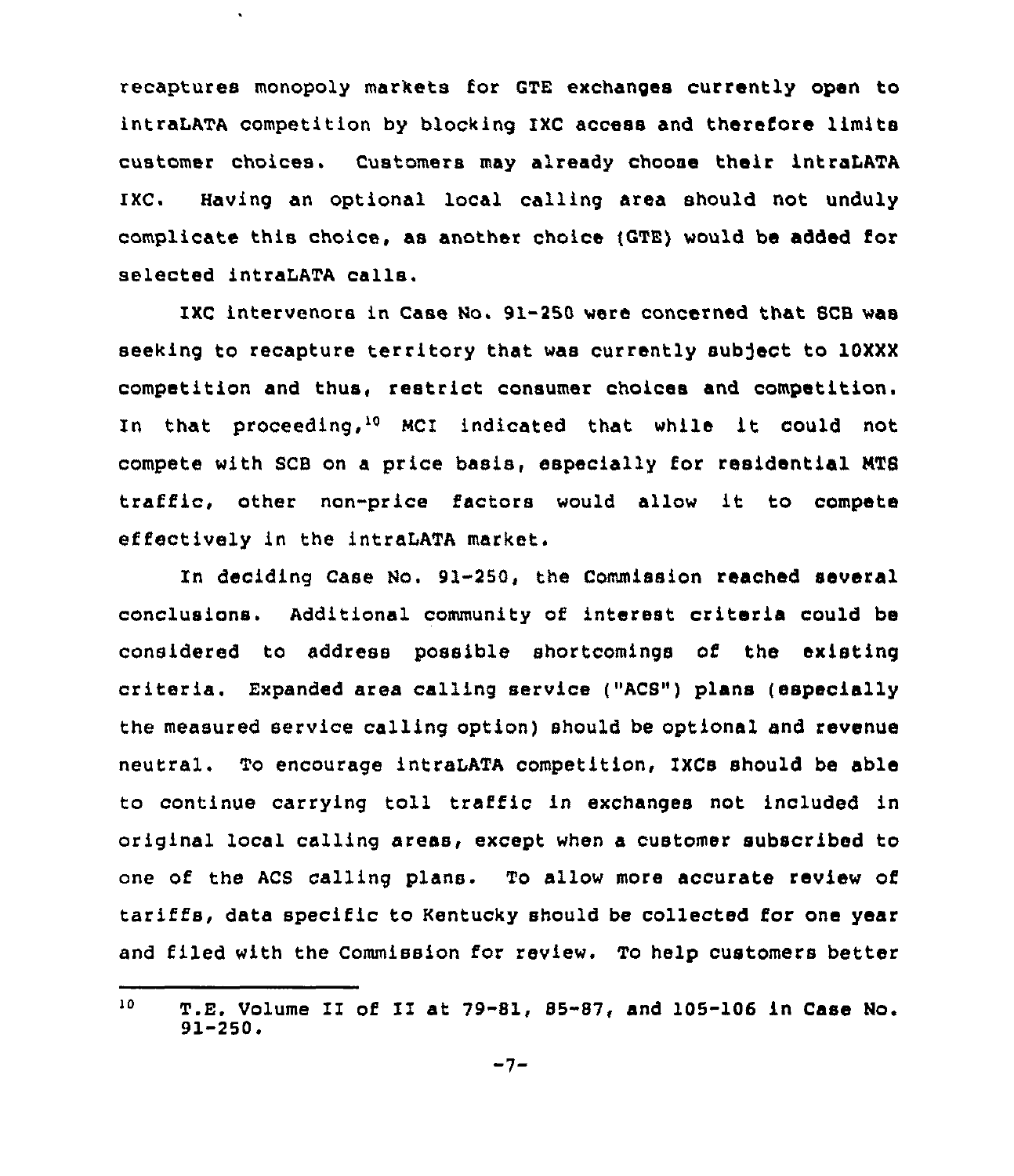evaluate the calling plans, customers were not to be charged for call detail on their bills. Customers could change plans once per month free of charge for six months from the plan implementation date. Finally, measured rate call charges would be calculated on a wirecenter-to-wirecenter basis rather than ratecenter-toratecenter because it would be less expensive for most customers.

These elements were found to be essential to the provision of expanded measured rate local calling plans. QTE's proposal does not contain these features. Should GTE choose to offer measured calling plans, they must be optional. Also, in order to aid customers in evaluating the cost of a particular calling plan, QTE should include a provision for call detail for all calls made on a measured rate basis.

IT IS THEREFORE ORDERED that:

 $\blacksquare$ 

1. GTE's proposed tariff, filed February 12, 1993, is hereby re)ected.

2. Should GTE propose measured calling plane, it shall file additional analysis regarding communities of interest between ths specific groups of exchanges in which expanded local calling is proposed, as well as <sup>a</sup> proposed tariff for expanded local calling with the following modifications:

 $-B-$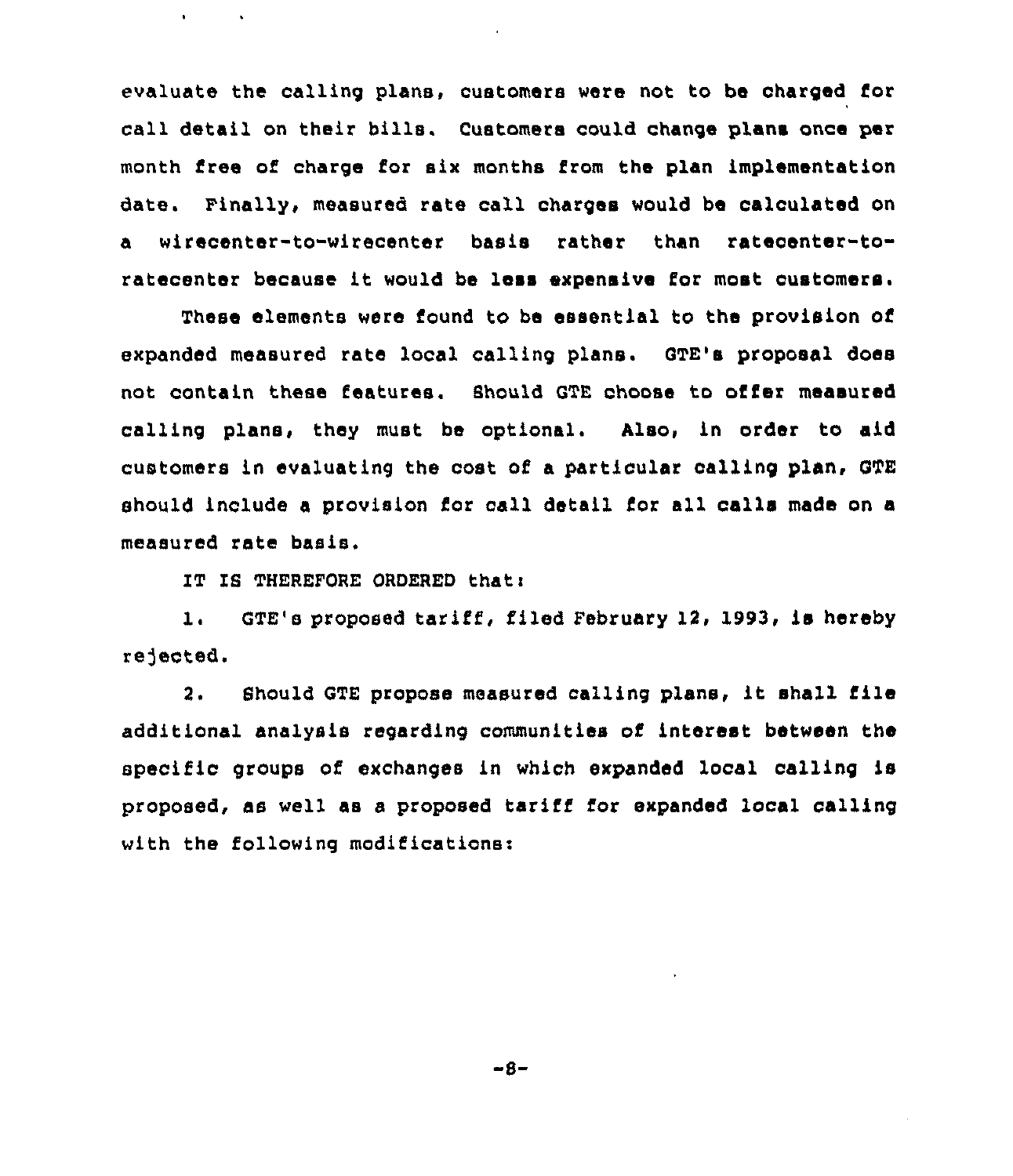a. GTE's calling plans shall be offered to customers on an optional basis, not precluding IXCs from intraLATA service as described in Administrative Case No. 323.<sup>11</sup>

 $\hat{\mathbf{v}}$ 

b. Customers choosing calling options with measured rates shall not be required to pay an additional fee for call detail and shall receive <sup>a</sup> discount if call detail is not requested,

c. Calls made on <sup>a</sup> measured rate basis shall be rated on a wirecenter-to-wirecenter basis, unless QTE can demonstrate that basing calls on a ratecenter-to-ratecenter basis is more beneficial to customers.

d. Customers shall be allowed to change calling plans once per month free of charge for a period of six months,

4. After gathering data specific to Kentucky for the 12 months following the date the calling plans are offered, GTE shall refile its tariffs and demonstrate that the calling plans are priced on a revenue neutral basis,

 $11<sup>1</sup>$ Administrative Case No. 323, An Inquiry Into IntraLATA Toll Competition, An Appropriate Compensation Scheme for Completion of IntraLATA Calls by Interexchange Carriers, and WATS Jurisdictionality, Order dated May 6, 1991.